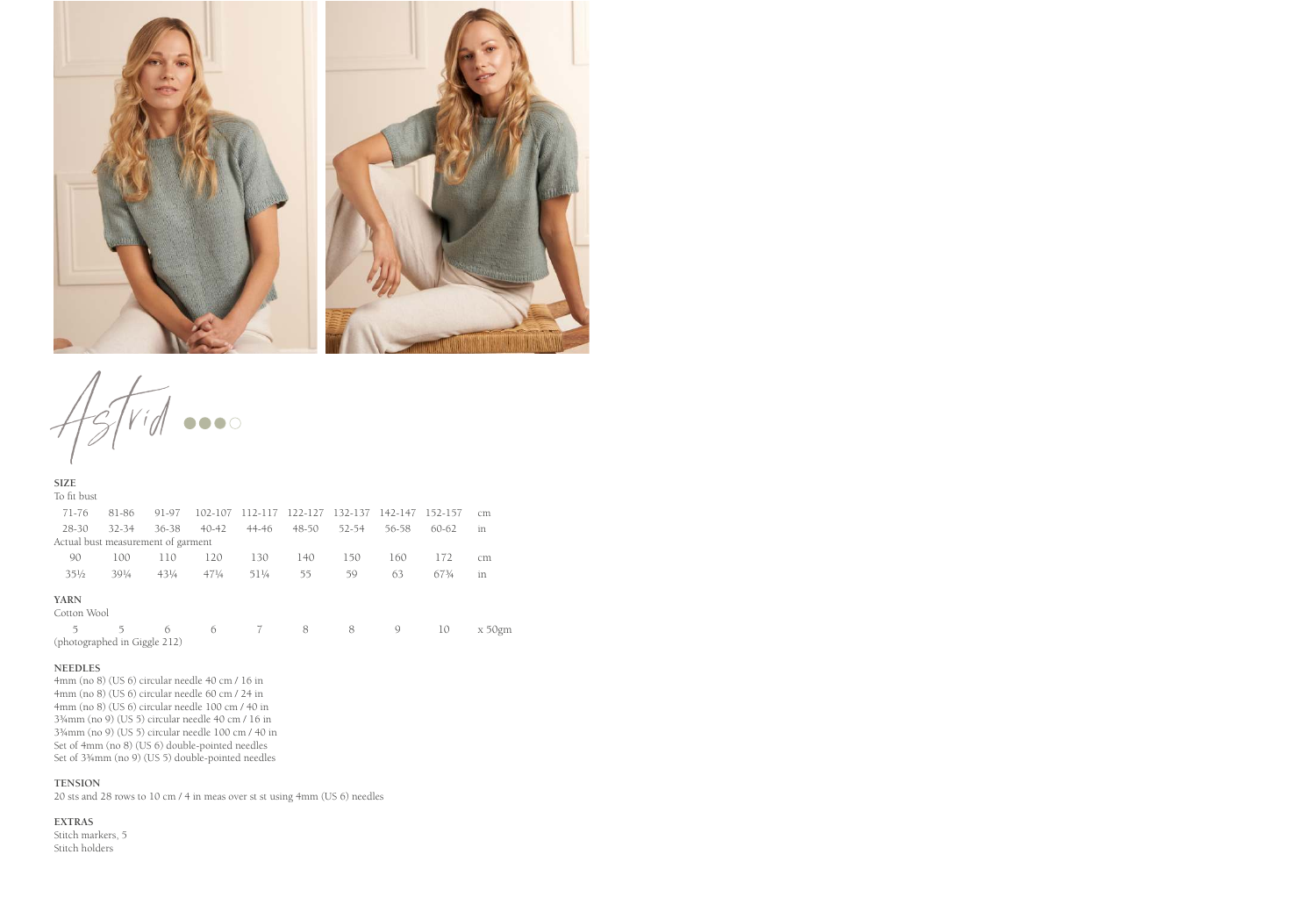

 $EMilie$ 

| <b>SIZE</b>                        |                 |                 |                 |       |                                         |       |       |           |            |
|------------------------------------|-----------------|-----------------|-----------------|-------|-----------------------------------------|-------|-------|-----------|------------|
| To fit bust                        |                 |                 |                 |       |                                         |       |       |           |            |
| 71-76                              | 81-86           | 91-97           | 102-107         |       | 112-117 122-127 132-137 142-147 152-157 |       |       |           | cm         |
| 28-30                              | $32 - 34$       | 36-38           | $40 - 42$       | 44-46 | $48 - 50$                               | 52-54 | 56-58 | $60 - 62$ | in         |
| Actual bust measurement of garment |                 |                 |                 |       |                                         |       |       |           |            |
| 90                                 | 100             | 110             | 120             | 130   | 140                                     | 150   | 160   | 172       | cm         |
| $35\frac{1}{2}$                    | $39\frac{1}{2}$ | $43\frac{1}{4}$ | $47\frac{1}{4}$ | 511/4 | 55                                      | 59    | 63    | 673/4     | in         |
| <b>YARN</b><br>Cotton Wool         |                 |                 |                 |       |                                         |       |       |           |            |
| 5                                  | 5               | 6               | 6               | 7     | 7                                       | 8     | 8     | 9         | $x\,50$ gm |
| (photographed in Mushy 202)        |                 |                 |                 |       |                                         |       |       |           |            |

## **NEEDLES**

1 pair 3¾mm (no 9) (US 5) needles Set of 3¾mm (no 9) (US 5) double pointed needles 3¾mm (no 9) (US 5) circular needle 60 cm / 24 in

## **TENSION**

22 sts and 30 rows to 10 cm / 4 in meas over rib patt using 3¾mm (US 5) needles

# **EXTRAS**

Stitch holders Stitch marker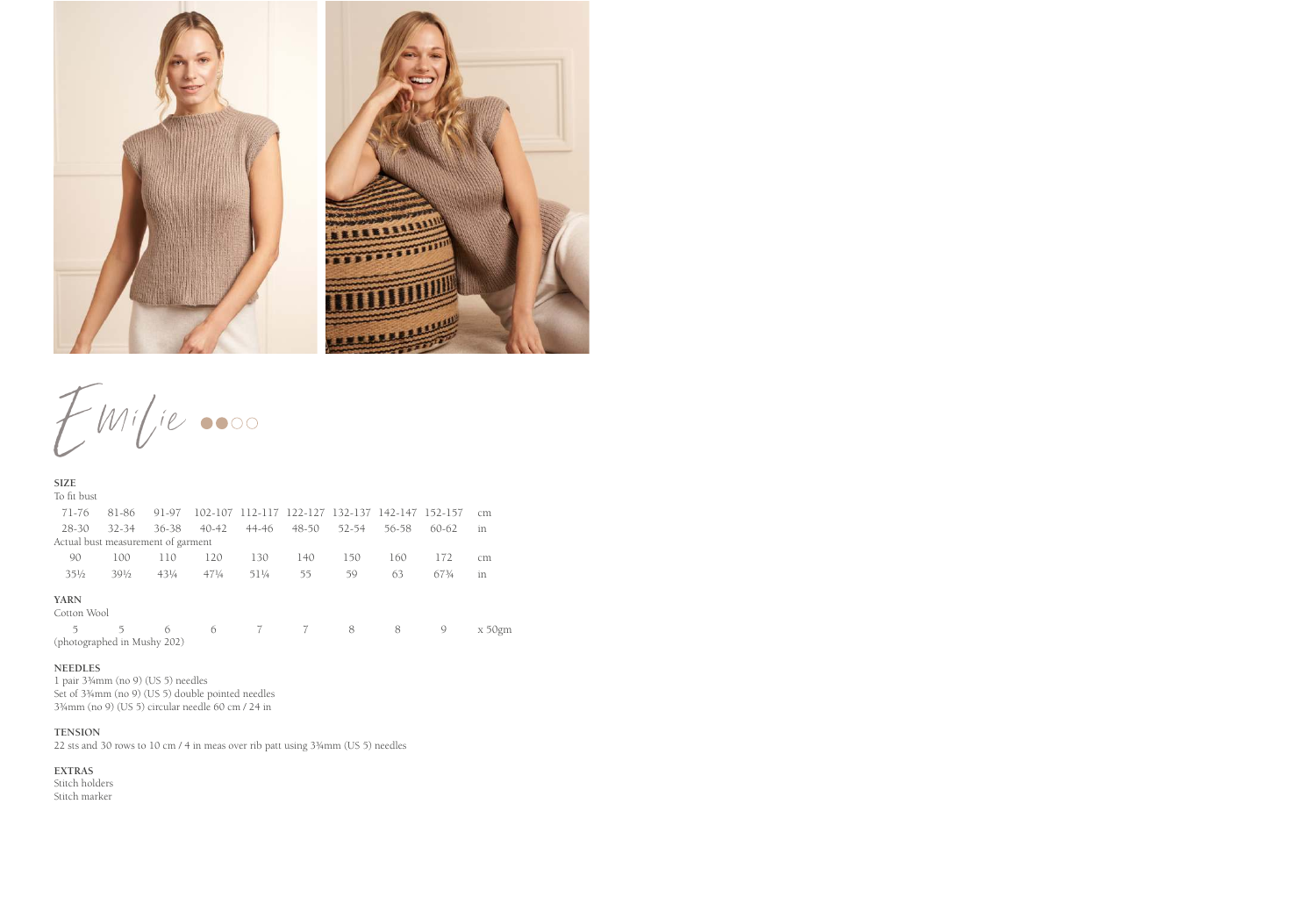

Merle 0000

| <b>SIZE</b>                        |           |                 |                 |                 |                                                 |           |                 |                 |            |
|------------------------------------|-----------|-----------------|-----------------|-----------------|-------------------------------------------------|-----------|-----------------|-----------------|------------|
| To fit bust                        |           |                 |                 |                 |                                                 |           |                 |                 |            |
| 71-76                              | 81-86     | 91-97           |                 |                 | 102-107 112-117 122-127 132-137 142-147 152-157 |           |                 |                 | cm         |
| 28-30                              | $32 - 34$ | 36-38           | $40 - 42$       | 44-46           | 48-50                                           | $52 - 54$ | 56-58           | $60-62$         | in         |
| Actual bust measurement of garment |           |                 |                 |                 |                                                 |           |                 |                 |            |
| 113                                | 123.5     | 133.5           | 143.5           | 153.5           | 163.5                                           | 173.5     | 183.5           | 196             | cm         |
| $44\frac{1}{2}$                    | 483/4     | $52\frac{1}{2}$ | $56\frac{1}{2}$ | $60\frac{1}{2}$ | 641/4                                           | 681/4     | $72\frac{1}{4}$ | $77\frac{1}{4}$ | in         |
| <b>YARN</b><br>Cotton Wool         |           |                 |                 |                 |                                                 |           |                 |                 |            |
| 14<br>(photographed in Nutkin 209) | 14        | 15              | 16              | 16              | 17                                              | 18        | 18              | 19              | $x\,50$ gm |
|                                    |           |                 |                 |                 |                                                 |           |                 |                 |            |

## **NEEDLES**

1 pair 3¾mm (no 9) (US 5) needles 1 pair 4mm (no 8) (US 6) needles Set of 3¾mm (no 9) (US 5) double-pointed needles

### **TENSION**

22 sts and 28 rows to 10 cm / 4 in when slightly stretched meas over K1, P1 rib using 3¾mm (US 5) needles 20 sts and 28 rows to 10 cm / 4 in meas over st st using 4mm (US 6) needles

#### **EXTRAS**

Stitch holder Stitch marker